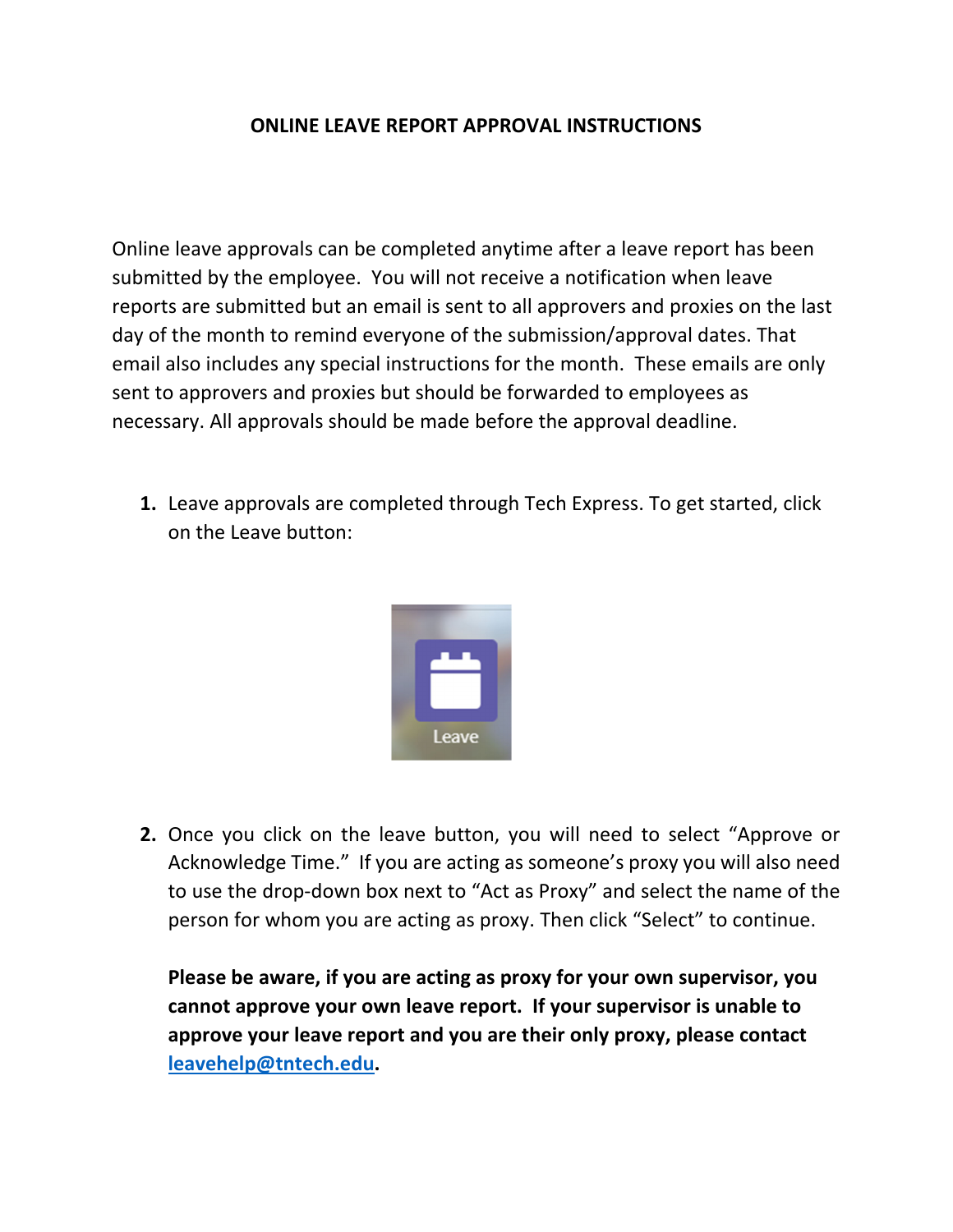# **Time Reporting Selection**

## **Selection Criteria**

|                                           | <b>My Choice</b>     |
|-------------------------------------------|----------------------|
| <b>Access my Time Sheet:</b>              |                      |
| <b>Access my Leave Report:</b>            |                      |
| <b>Access my Leave Request:</b>           | D.                   |
| Approve or Acknowledge Time: <sup>O</sup> |                      |
| <b>Approve All Departments:</b>           |                      |
| <b>Act as Proxy:</b>                      | $\checkmark$<br>Self |
| <b>Act as Superuser:</b>                  |                      |
| Select                                    |                      |

**3.** Next you will come to the Approver Selection. Some approvers may only have one department/org to choose while some may have multiple departments/orgs to choose from. Select the department/org you wish to approve and make sure the drop‐down box is showing the current leave report dates that need approval.

**Approver Selection** 

#### **Leave Report**

|   | <b>My Choice Leave Period</b>           |
|---|-----------------------------------------|
| O | AT, Feb 01, 2022 to Feb 28, 2022 v      |
| C | AT, Mar 01, 2022 to Mar 31, 2022 v      |
| € | AT, Feb 01, 2022 to Feb 28, 2022 $\vee$ |
| C | AT, Mar 01, 2022 to Mar 31, 2022 v      |
| C | AT, Feb 01, 2022 to Feb 28, 2022 v      |
| C | AT, Mar 01, 2022 to Mar 31, 2022 v      |
|   | AT, Feb 01, 2022 to Feb 28, 2022 v      |
|   |                                         |

At the bottom of the page you have the option to change the sort order. It defaults to "Sort employees' records by Status then by Name" but you can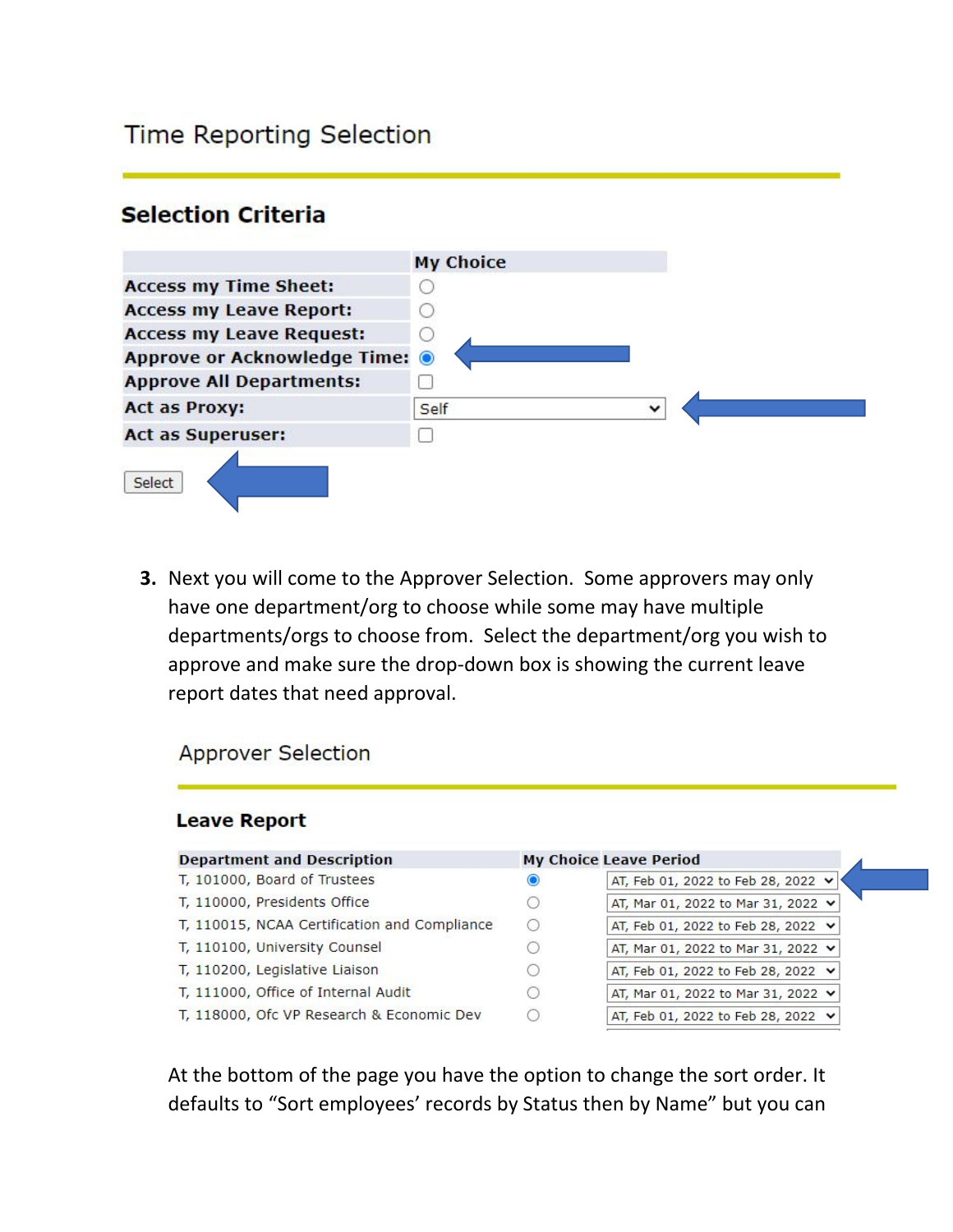choose "Sort employees' records by Name," if you prefer, then click select to continue.

## **Sort Order**



**4.** The next screen will be the department summary for the department/org you selected. You will see the department's information at the top of the page along with the leave approval deadline. Underneath that you have a few buttons to choose from. These same buttons are also at the bottom of the page if you wish to scroll through the list of leave reports before making any selections.

# **Department Summary**

| COA:<br><b>Department:</b> |                            | T, Tennessee Tech University<br>200001, Business Office            |  |  |
|----------------------------|----------------------------|--------------------------------------------------------------------|--|--|
|                            |                            |                                                                    |  |  |
| <b>Act as Proxy:</b>       |                            |                                                                    |  |  |
|                            |                            | Leave Period Leave Entry Status: Open until Mar 07, 2022, 11:59 PM |  |  |
|                            |                            |                                                                    |  |  |
| Change Selection           | Select All, Approve or FYI | Reset<br>Save                                                      |  |  |
| Pending                    |                            |                                                                    |  |  |

**a.** The "Change Selection" button will take you back to the previous screen. You can use this if you have more than one department/org to approve.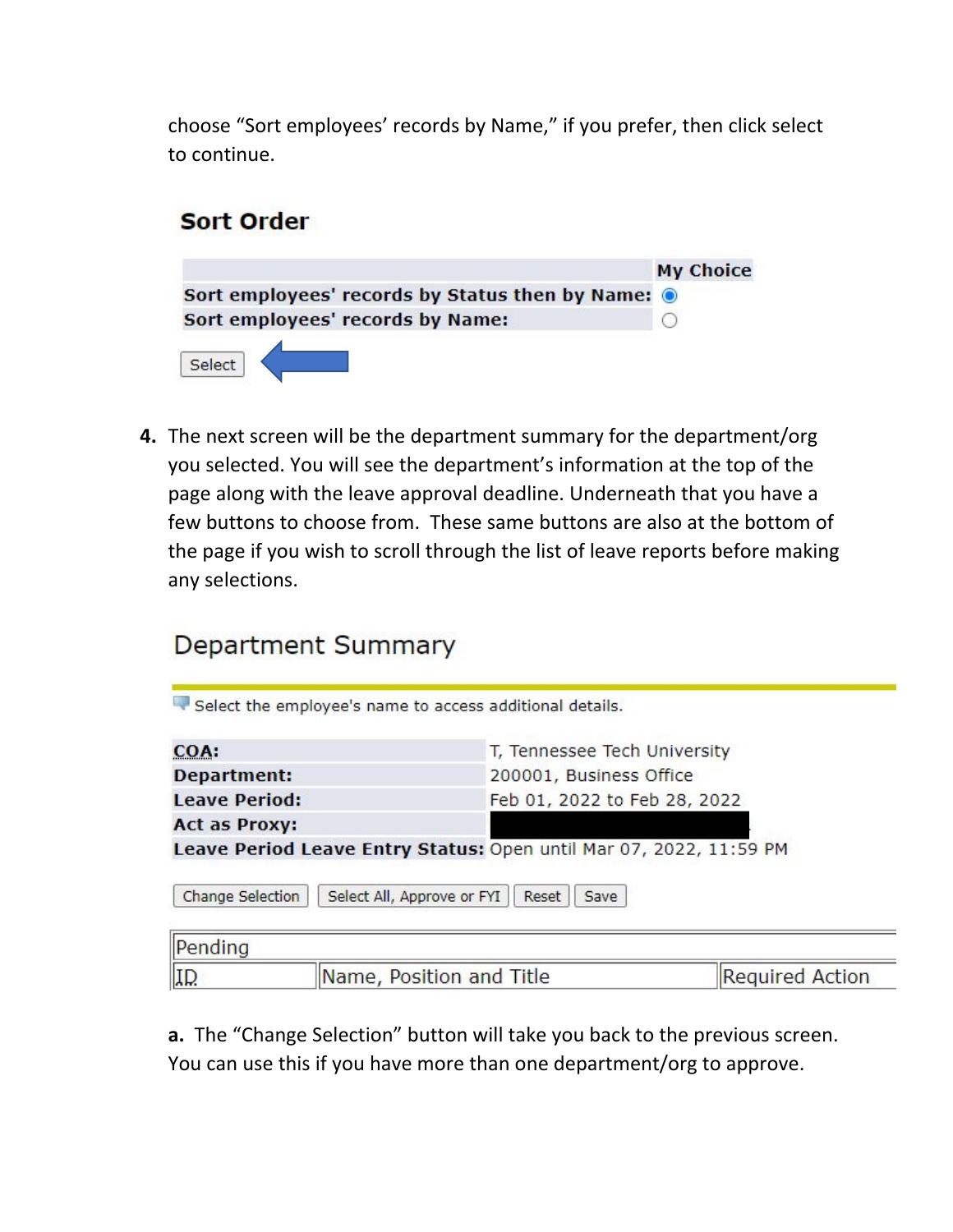## **You should never use the browser window back arrows while doing anything with leave reports.**

**b.** If you don't see any of the other buttons besides "Change Selection", this means none of your leave reports are ready for approval. You can double check this by looking at the list of employees and the status of the leave report. Leave reports have multiple statuses they can be in:

- Not started: the employee hasn't opened their leave report.
- In Progress: the employee hasn't submitted their leave report for approval.
- Pending: the leave report is waiting for the approval of someone in the routing queue (could be first or second level approver or payroll).
- Returned for correction: someone (either payroll or an approver) has returned the leave report to the employee so they can make a correction.
- Error: an error was made in either submission or approval. This usually happens when someone clicks the submit or approval button more than once. This error can only be cleared by someone in payroll.
- Completed: leave report has been approved all the way through the system, including payroll.

**c.** "Select All, Approve or FYI" button will select all leave reports that are ready for your approval. **Using this button is not the recommended way of approving leave reports since you need to look at each individual leave report to verify that it's correct.** 

**5.** To approve leave reports, click on the employee's name when their leave report is in the "Pending" status and the Required Action is "Approve."

| Pending |                          |                 |  |
|---------|--------------------------|-----------------|--|
| $\ I\ $ | Name, Position and Title | Required Action |  |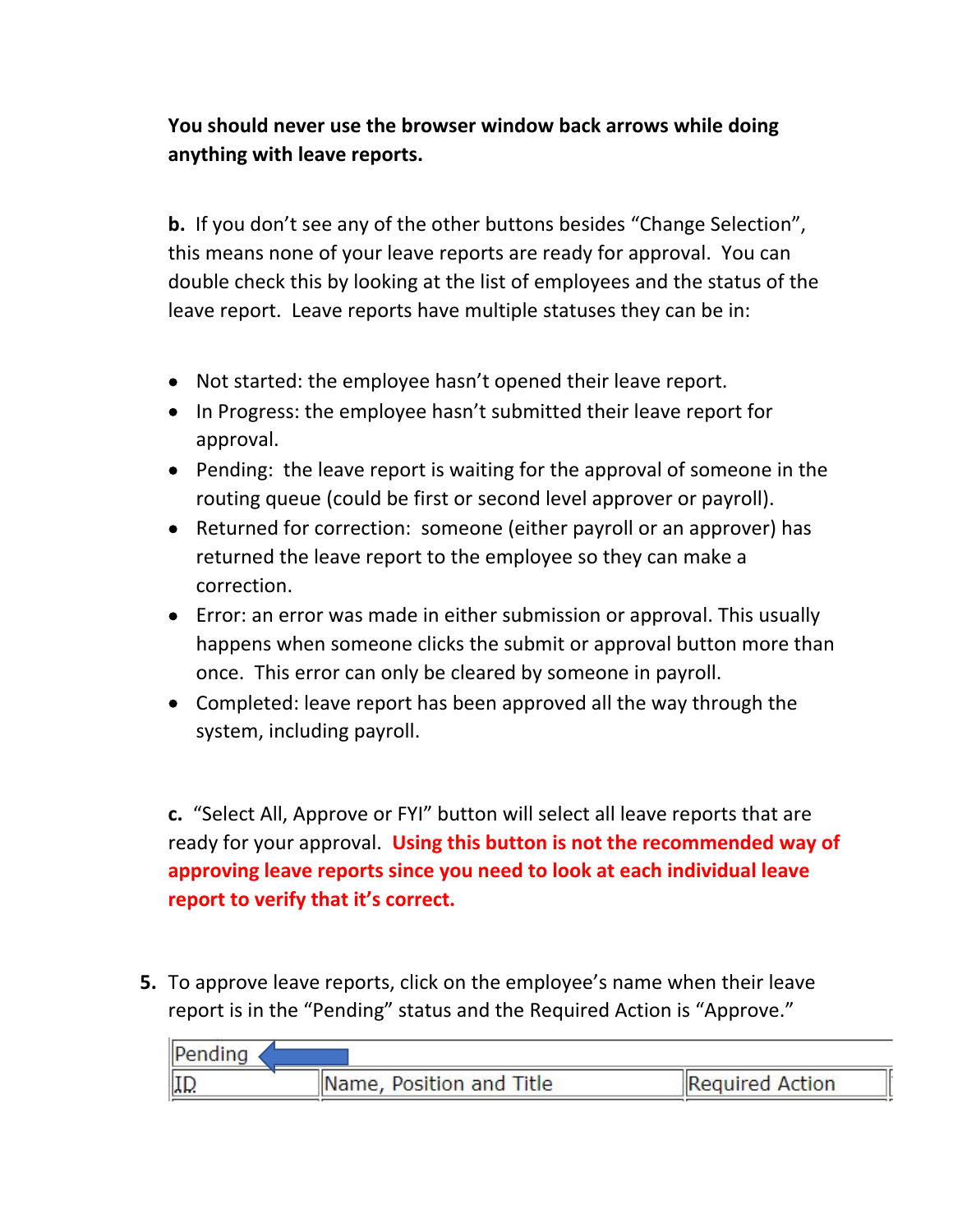

**\*Please be aware that you may see names in your list that you are not the approver for. Those leave reports will not be available for you to approve but you may see the names because you have access to view that department/org for some other reason.**

**6.** When you click on the employee's name, it will take you to the Employee Details section:

# **Employee Details**

| Select Next or Previous to access another employee. |  |                      |  |  |
|-----------------------------------------------------|--|----------------------|--|--|
| <b>Employee ID and Name:</b>                        |  |                      |  |  |
| Title:                                              |  | 614130-00 Specialist |  |  |

You have multiple options for what you can do with the leave report at this point:

- **a.** "Previous menu" will take you back to the department summary.
- **b.** "Approve" will allow you to approve the leave report if everything looks correct.
- **c.** "Return for Correction" sends the leave report back to the employee for any corrections that need to be made. If you send a leave report back, please let the employee know they need to make corrections.
- **d.** "Change Record" allows you to go in and edit the leave report. It's recommended that you make a note of this in the leave report comments when changing a record.
- **e.** "Delete" will delete the time sheet. You don't ever need to use this button.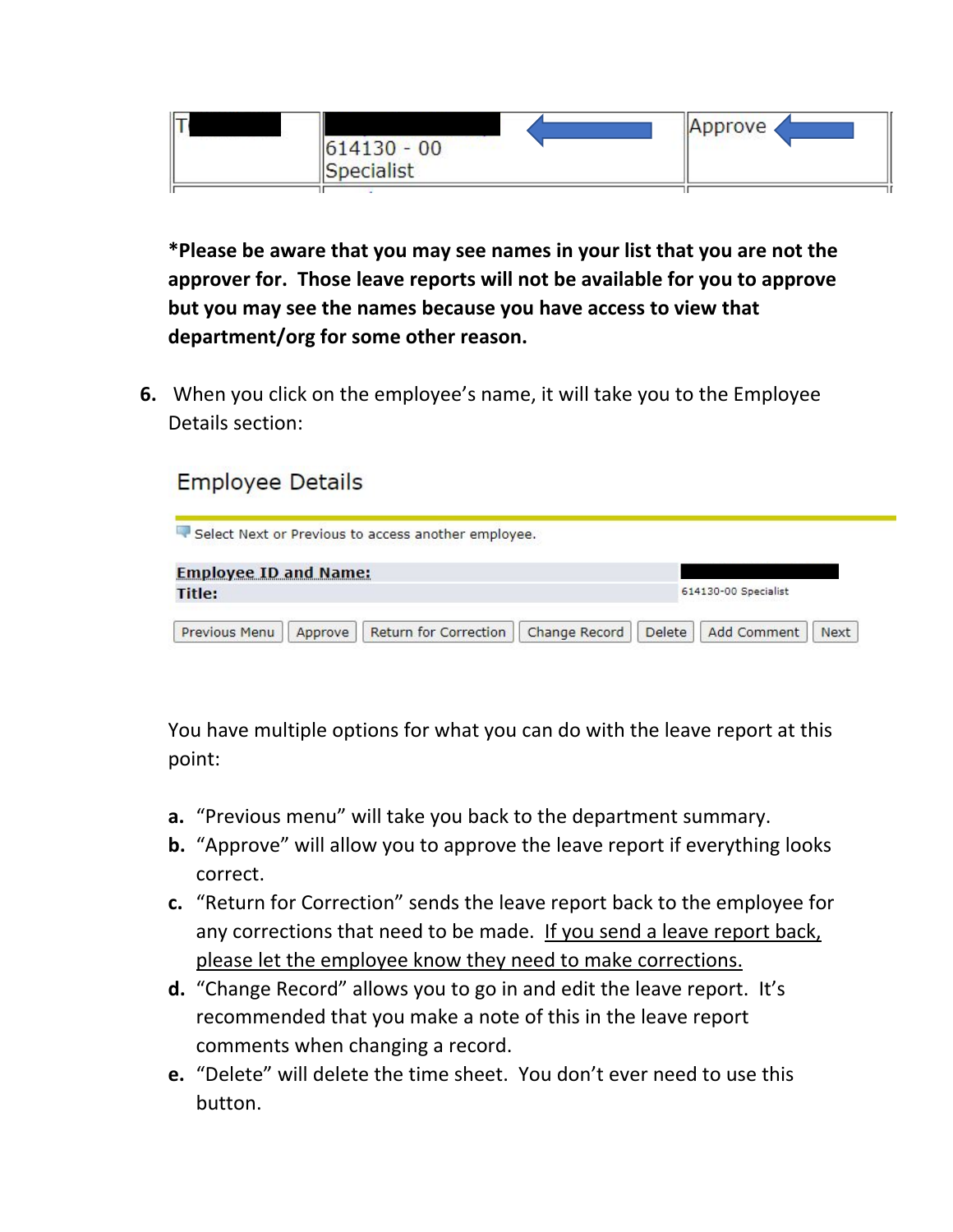- **f.** "Add Comment" will allow you to make a comment on the leave report.
- **g.** "Next" will take you to the next leave report in your queue.
- **7.** Click the "Approve" button to approve the leave report once you are satisfied that everything is correct. Be sure to only click the "Approve" button one time. Clicking it more than once will result in an approval error.
- **8.** To go to the next leave report, click the "Next" button. If you have no other leave reports in that department/org to approve but you have leave reports in another department/org you can click "Previous Menu" and then click "Change Selection" to choose the next department/org to approve.
- **9.** If you accidentally miss an approval, you will receive an email from payroll on the day of the approval deadline that you still have leave reports that require your approval.
- **10.** Miscellaneous notes about leave approvals:
	- a. Leave approvers are responsible for leave reports being submitted and approved on time so as not to hold up the payroll process. If you are out of the office during these times, it is still your responsibility to make sure leave reports are approved in a timely manner. You can appoint a proxy to approve leave reports on your behalf. However, the proxy cannot approve their own leave report.
	- b. If an employee reports bereavement leave, please be sure they put their relationship to the deceased in the comment section of the leave report.
	- c. If an employee records hours under "other paid time" there will need to be an explanation of this time in the comments section. This is for ALL "other paid time," including university closings.
	- d. Sick and annual leave should never be recorded as "other paid time."
	- e. Leave without pay should never be recorded as "other paid time."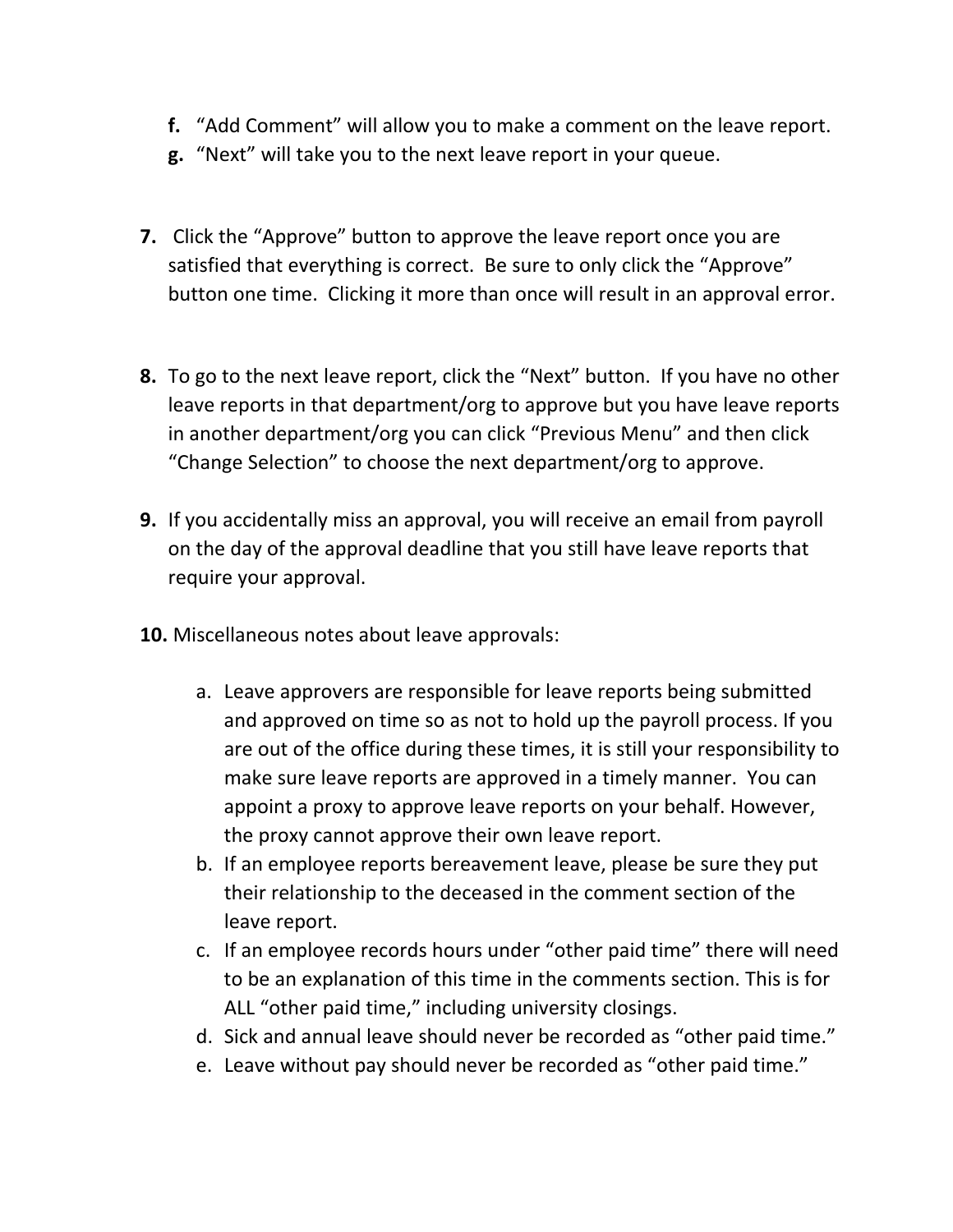- f. If an employee runs out of sick leave but still has annual leave that can be used, the time should still be recorded as sick (if that is the reason for the time off). Banner will automatically take the time from their annual leave when they run out of sick leave.
- g. Faculty do not submit an online leave report. Their leave is reported on a Faculty Leave Report through DocuSign. Faculty complete a leave report only if leave is taken. The same deadlines for online leave reporting also apply to faculty leave reporting.
- h. You may notice "other information" in the last column of the department summary for leave reports:

| Other Information        | Other Information                              |
|--------------------------|------------------------------------------------|
| Leave Balance<br>Warning | Change Leave Record<br>Leave Balance<br>Errors |

Each of these links will take you to a specific area of the employee's leave report. "Leave Balance Warning" is something that shows up for C&S employees because C&S employees must report regular hours worked. The leave balance warning isn't anything to be concerned with.

"Change Leave Record" is the same as the "Change Record" button on the leave report.

"Leave Balance" will take you to the employee's leave balances.

"Errors" will take you to the Error and Warning Messages part of the leave report. Warnings usually happen if no hours have been entered. This isn't a reason for concern. Errors are usually submission or approval errors and will have to be corrected by payroll.